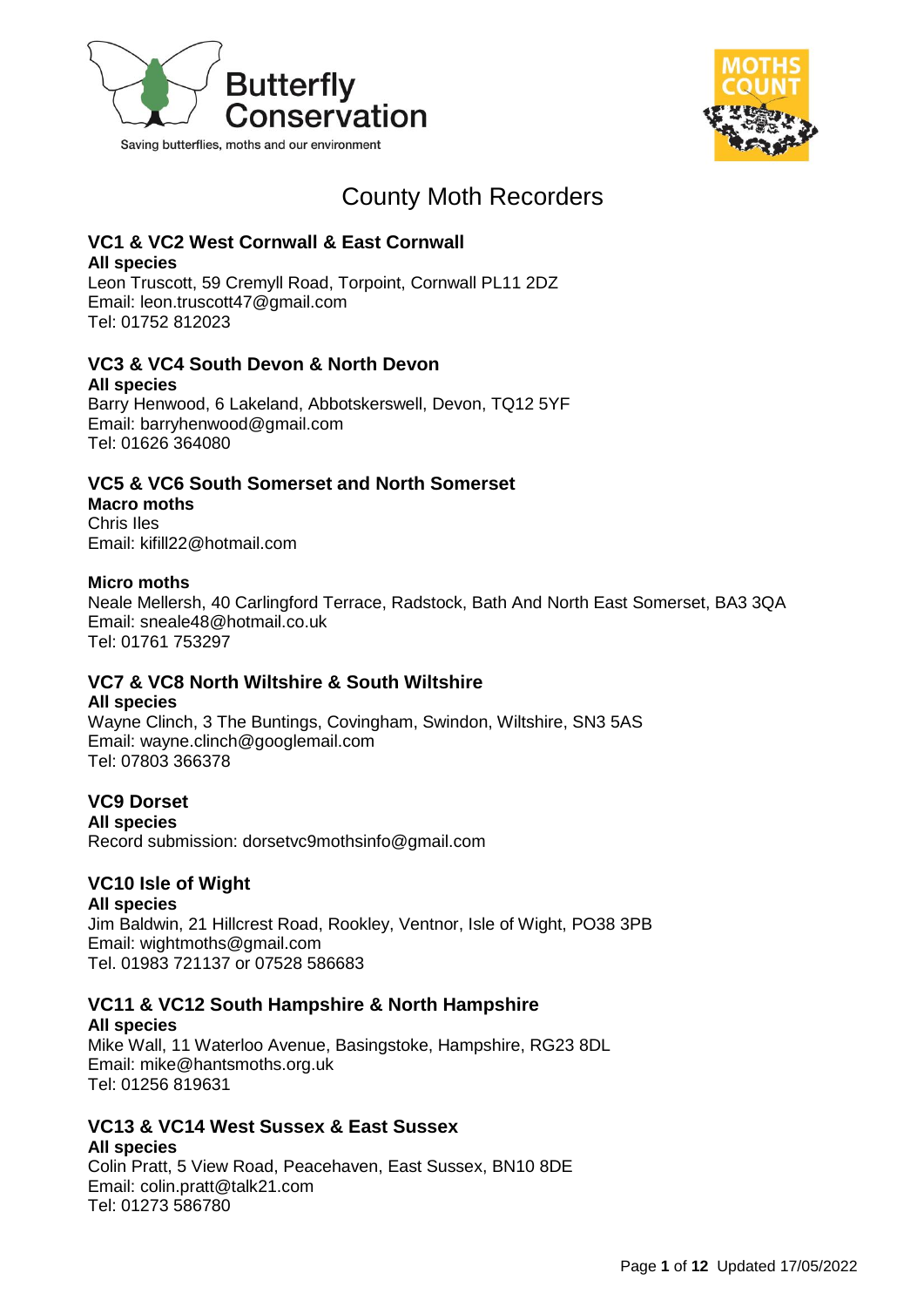#### **VC15 East Kent Macro-moths**

Ian Hunter, 25 Sandown Road, Sandwich, Kent, CT13 9NY Email: mothsinkent@gmail.com

#### **Micro-moths**

Dave Shenton, 25 Ratling Road, Aylesham, Kent, CT3 3BA Email: mothsinkent@gmail.com

### **VC16 West Kent**

#### **Macro-moths**

Ian Hunter, 25 Sandown Road, Sandwich, Kent, CT13 9NY Email: mothsinkent@gmail.com

#### **Micro-moths**

Dave Shenton, 25 Ratling Road, Aylesham, Kent, CT3 3BA Email: mothsinkent@gmail.com

### **VC17 Surrey**

#### **All species**

Graham Collins, 15 Hurst Way, South Croydon, Surrey, CR2 7AP Email: stigmella.aurella@tiscali.co.uk

### **VC18 & VC19 South Essex & North Essex**

#### **All species**

Peter R. Harvey BSc, 32 Lodge Lane, Grays, Essex RM16 2YP Email: grayspeterharvey@gmail.com

### **VC20 & VC21 Hertfordshire & Middlesex**

#### **All species**

Colin Plant, 14 West Road, Bishops Stortford, Hertfordshire, CM23 3QP Email: colinwplant@gmail.com Tel: 01279 507697

### **VC22 Berkshire**

#### **All species**

Martin Harvey, Evermor, Bridge Street, Great Kimble, Aylesbury, Buckinghamshire, HP17 9TN Email: [kitenetter@googlemail.com](mailto:kitenetter@googlemail.com)

#### **VC23 Oxfordshire**

#### **All species**

Martin Townsend, 26 Bartholomew Road, Cowley, Oxford, OX4 3QQ Email: [martin.townsend4@ntlworld.com](mailto:martin.townsend4@ntlworld.com) Tel: 01865 777810

### **VC24 Buckinghamshire**

**All species** Martin Albertini, 11 Hargrave Road, Maidenhead, Berkshire, SL6 6JR Email: malbertini@onetel.com

#### **VC25 & VC26 East Suffolk & West Suffolk All species**

Neil Sherman. 2 Golf Cottages, Bucklesham Road, Ipswich, Suffolk, IP3 8UG Email: moth@sns.org.uk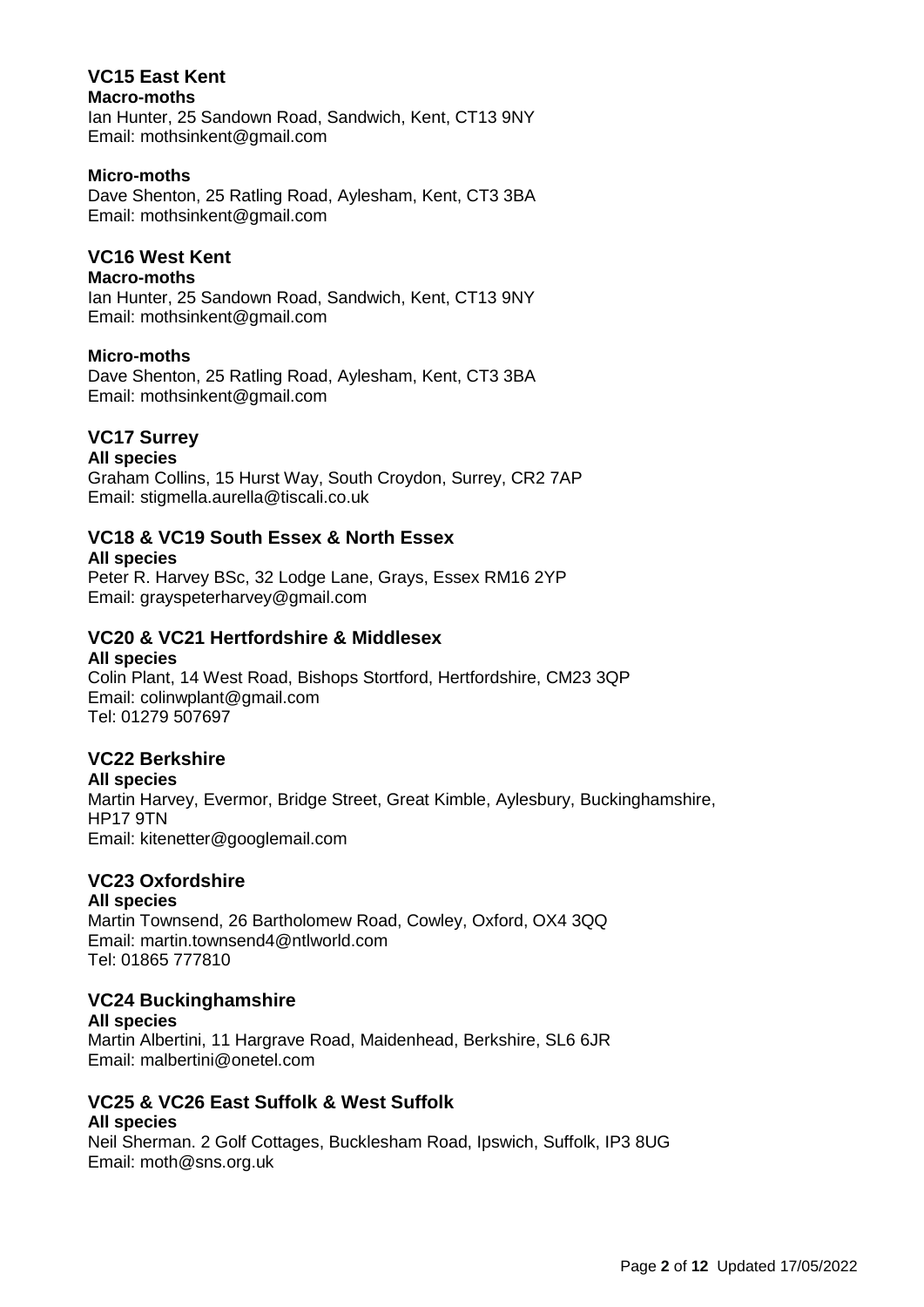## **VC27 & VC28 East Norfolk & West Norfolk**

**All species**

Jim Wheeler, Iveygreen, Town St, Upwell, Norfolk, PE14 9AD Email: jim@norfolkmoths.co.uk

### **VC29 Cambridgeshire**

#### **All species**

Bill Mansfield, 2 Canterbuy Avenue, Ely, CB63DW Email: vc29@elymoths.org.uk

### **VC30 Bedfordshire**

#### **All species**

Andy & Melissa Banthorpe, 32 Long Close, Lower Stondon, Bedfordshire, SG16 6JS Email: [macromoths@bnhs.org.uk](mailto:macromoths@bnhs.org.uk) Tel: 01462 850753

#### **VC31 Huntingdonshire All species**

Barry Dickerson, 27 Andrew Road, Eynesbury, St Neots, Cambridgeshire, PE19 2QE Email: barryineynesbury27@gmail.com

### **VC32 Northamptonshire**

#### **All species**

Mark Hammond, 9 Osier Way, Thrapston, Northants, NN14 4PH Email: mark.hammond1966@hotmail.co.uk Tel: 07932 642308

### **VC33 East Gloucestershire**

#### **All species**

Robert Homan, The Apiary, Swindon Lane, Cheltenham, Gloucestershire, GL50 4PD Email: theapiary@hotmail.com Tel: 01242 235408

### **VC34 West Gloucestershire**

#### **All species - west of the Severn**

Michael Bradley, Walden Villa, Pool Hill, Newent, Gloucestershire. GL18 1LL Email: michaelw1184w@hotmail.co.uk Tel: 01531 822315

#### **All species - east of the Severn**

Ali Bourne Email: alibourne13@gmail.com

### **VC35 Monmouthshire**

**Macro-moths** Kevin Hewitt, 67 Gordon Road, Blackwood, Caerphilly NP12 1DS Email: kvn.hewitt@gmail.com Tel: 07391 508729

#### **Micro-moths**

Sam Bosanquet, Cnwc-y-llwyn, Brechfa, Carmarthen, SA32 7QR Email: sambbryo@aol.com

### **VC36 Herefordshire**

#### **All species** Peter Hall, Easter Craiglands, Rosemarkie, Fortrose, IV10 8SJ Email: peter.herefordcmr@gmail.com Tel: 01381 621470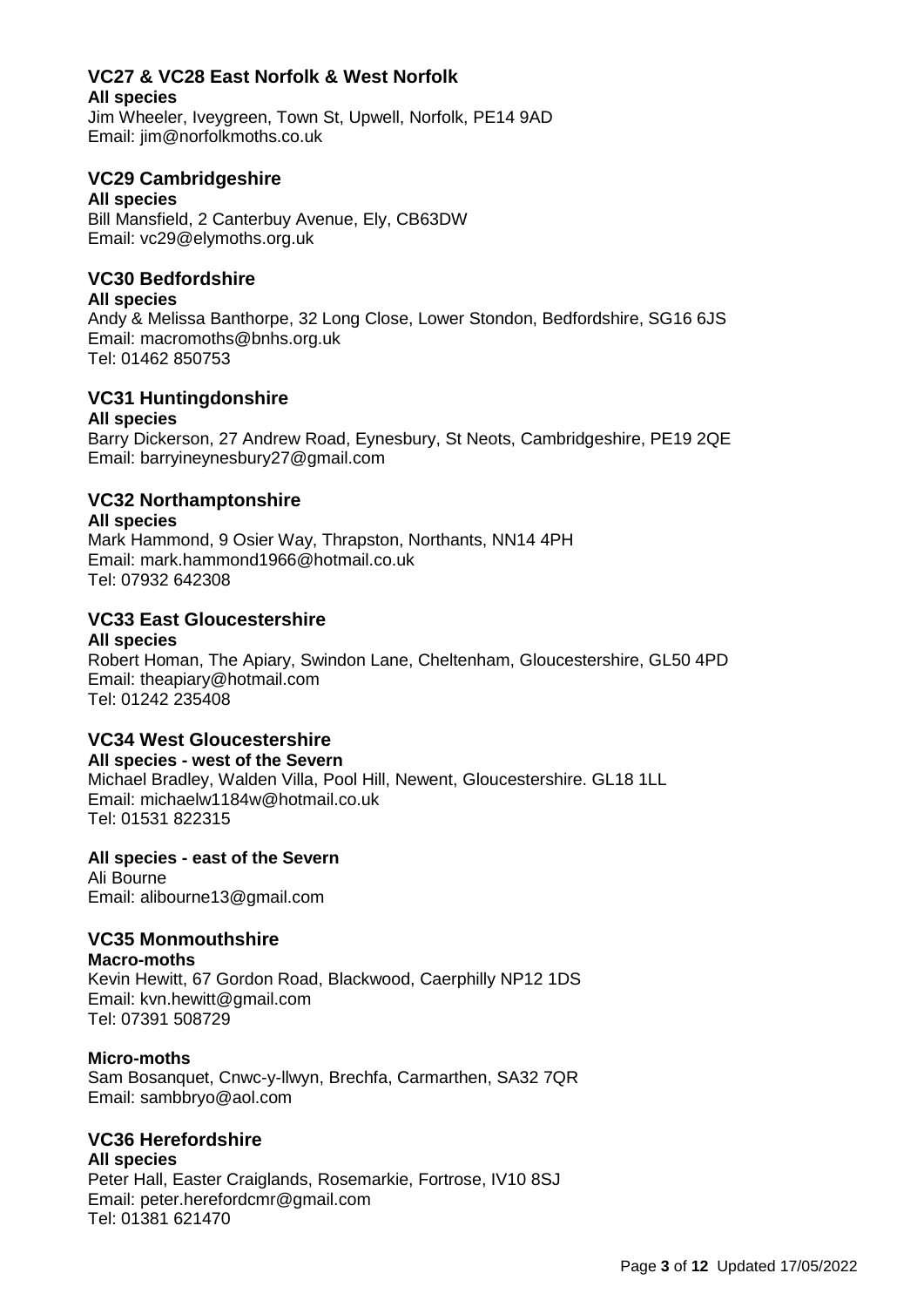#### **VC37 Worcestershire All species**

Tony Simpson, Millbrook, Eastham, Tenbury Wells, Worcestershire, WR15 8NP Email: [tonysimpson.1945@hotmail.co.uk](mailto:tonysimpson.1945@hotmail.co.uk) Tel: 01584 781977

### **VC38 Warwickshire**

#### **Macro-moths**

David Brown, Jacksons Lawn, Charlecote, Nr. Warwick, CV35 9EW Email: [davidcgbrown@yahoo.co.uk](mailto:davidcgbrown@yahoo.co.uk) Tel: 01789 840295

#### **Micro-moths**

Nigel Stone, 8 Grove Lane, Keresley End, Coventry, CV7 8PN Email: njstone@hotmail.com Tel: 02476 335189

### **VC39 Staffordshire**

#### **All species**

David Emley, 23 Leacroft, Stone, Staffordshire, ST15 8GR Email: recorder@staffsmoths.org.uk

### **VC40 Shropshire**

#### **Macro-moths**

Tony Jacques, 49 Foundry Lane, Broseley, Shropshire, TF12 5DN Email: rec-vc40@vc40tj.plus.com

### **Micro-moths**

Mike Shurmer Email: shropshiremicromoths@gmail.com

### **VC41 Glamorgan**

#### **All species**

Dave Slade, South East Wales Biodiversity Records Centre, 15 Talbot Road, Talbot Green, Pontyclun, CF72 8AD Email: david.slade@sewbrec.org.uk

#### **VC42 Breconshire**

#### **All species**

Norman Lowe, 6 Tai Canol, Llangorse, Brecon, Powys, LD3 7UR Email: norman@enviro-consulting.com Tel: 01874 658453

### **VC43 Radnorshire**

**All species** Pete & Ginny Clarke, 9 Dany-bryn, Glasbury on Wye, Hereford, HR3 5NH Email: peteandginnyc@hotmail.co.uk Tel: 01497 847877

### **VC44 Carmarthenshire**

#### **All species**

Sam Bosanquet, Cnwc-y-llwyn, Brechfa, Carmarthen, SA32 7QR Email: sambbryo@aol.com

### **VC45 Pembrokeshire**

**All species** Robin Taylor, Maesteg, Hayscastle, Haverfordwest, Pembrokeshire, SA625NY Email: robin.taylor4110@googlemail.com Tel: 01348 840617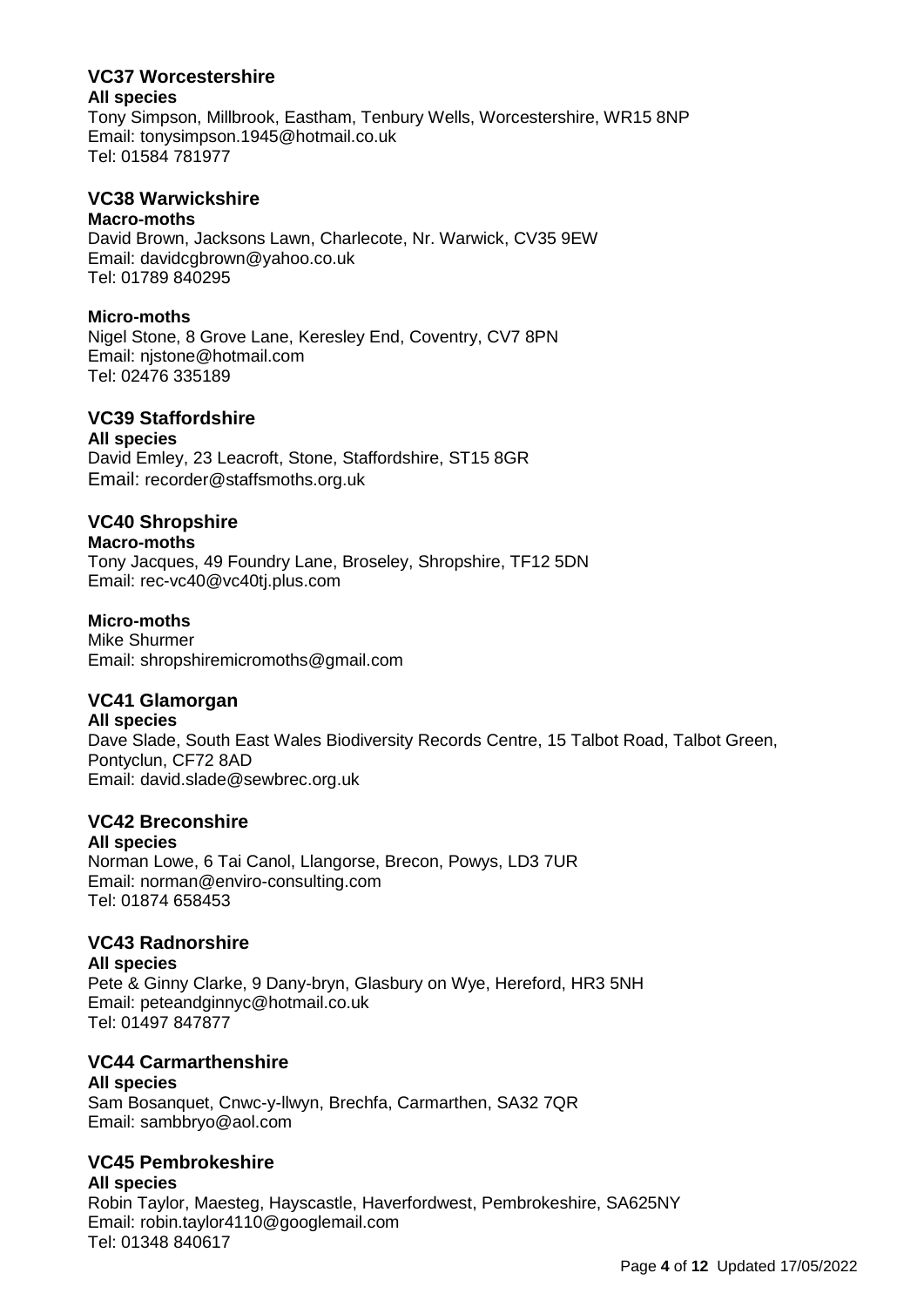### **VC46 Cardiganshire**

#### **Macro-moths**

Tony Allenby, 15 Dol Pistyll, Talybont, Ceredigion, SY24 5DL Email: tony.allenby@gmail.com Tel: 01970 832841

#### **Micro-moths**

Ina Smith, 15 Dol Pistyll, Talybont, Ceredigion, SY24 5DL Email: [inasmith64@googlemail.com](mailto:inasmith64@googlemail.com)

### **VC47 Montgomeryshire**

#### **All species**

Peter Williams, Pandy, Commins Coch, Machynlleth, Powys, SY20 8LG Email: peterwilliams.lep@outlook.com Tel: 01650 511583

### **VC48 Merionethshire**

#### **All species**

Andrew Graham, c/o Trawscoed, Llanuwchllyn, Bala, Gwynedd, LL23 7TD Email: angrhm@globalnet.co.uk Tel: 01678 540370

### **VC49 Caernarvonshire**

#### **All species**

Bruce Hurst, 6 Cefn Cwellyn, Rhyd Ddu, North Wales, LL54 6TP Email: bruce.richmond51@yahoo.co.uk Tel: 01766 890287

### **VC50 Denbighshire**

#### **Macro-moths**

Justin Williams, The Old Orchard, Sunnyridge Avenue, Marford, LL12 8TE Email: [northwalesmoths@hotmail.co.uk](mailto:northwalesmoths@hotmail.co.uk) Tel: 01978 851381 or 07762 105439

#### **Micro-moths**

Andrew Graham, c/o Trawscoed, Llanuwchllyn, Bala, Gwynedd, LL23 7TD Email: angrhm@globalnet.co.uk Tel: 01678 540370

### **VC51 Flintshire**

#### **Macro-moths**

Justin Williams, The Old Orchard, Sunnyridge Avenue, Marford, LL12 8TE Email: [northwalesmoths@hotmail.co.uk](mailto:northwalesmoths@hotmail.co.uk) Tel: 01978 851381 or 07762 105439

#### **Micro-moths**

Helen Bantock, 101 Crouch Hill, London, N8 9RD Email: [hbantock@yahoo.co.uk](mailto:hbantock@yahoo.co.uk)

### **VC52 Anglesey**

**All species** Charles Aron, 4 Refail Fields, Pentraeth, Anglesey, LL75 8YF Email: aronmycology@aol.com Tel: 01248 450129 or 07766 613417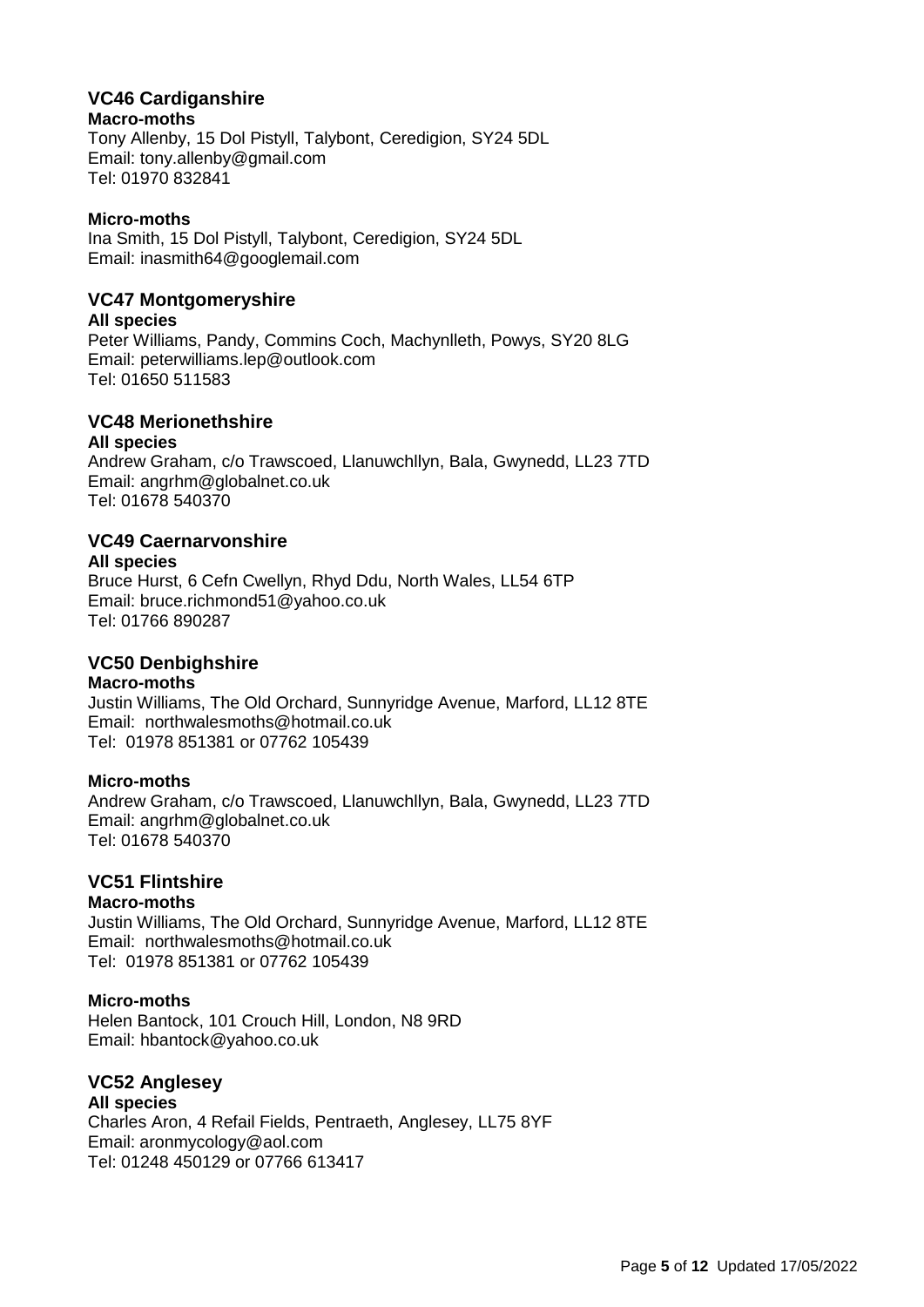## **VC53 South Lincolnshire All species**

Martin Gray, Hollyside, Manor Lane, Broadholme, Lincolnshire, LN1 2NA Email: martingray36@btinternet.com

### **VC54 North Lincolnshire**

**All species** Colin Smith Email: csmith668@btinternet.com

### **VC55 Leicestershire (with Rutland)**

**All species** Acting County Moth Recorder: Mark Skevington Email: vc55cmr@gmail.com

### **VC56 Nottinghamshire**

**Macro-moths** Sheila Wright, Nottingham Natural History Museum, Wollaton Hall, Wollaton Park, Nottingham, NG8 2AE Email: [sheila.wright@nottinghamcity.gov.uk](mailto:sheila.wright@nottinghamcity.gov.uk) 

### **Micro-moths**

tbc

### **VC57 Derbyshire**

**All species** tbc

### **VC58 Cheshire**

**All species**

Dave Maddy, 28 Manor Crescent, Macclesfield, Cheshire, SK10 2EN Email: d.j.maddy@btinternet.com

### **VC59 South Lancashire (south of the Ribble)**

#### **Macro-moths**

Richard Walker, Red House, 87 Duke Street, Formby, Liverpool, L37 4AR Email: rbkvwalker@talktalk.net

#### **Micro-moths**

Stephen Palmer, 137 Lightfoot Lane, Fulwood, Preston, Lancs. PR4 0AH Email: s.palmer12@btopenworld.com

### **VC60 West Lancashire (north of the Ribble)**

### **Macro-moths**

Justine Patton Email: mothsinlancs@outlook.com

### **Micro-moths**

John Girdley Email: john@birdtours.co.uk

#### **VC61, VC62, VC63, VC64 & VC65 South-east Yorkshire, North-east Yorkshire, Southwest Yorkshire, Mid-west Yorkshire, North-west Yorkshire Macro-moths**

Charles Fletcher, The Forge, Hutton Conyers, Ripon, N Yorks, HG4 5EB Email: [chfletcher@btinternet.com](mailto:chfletcher@btinternet.com) Tel: 01765 600586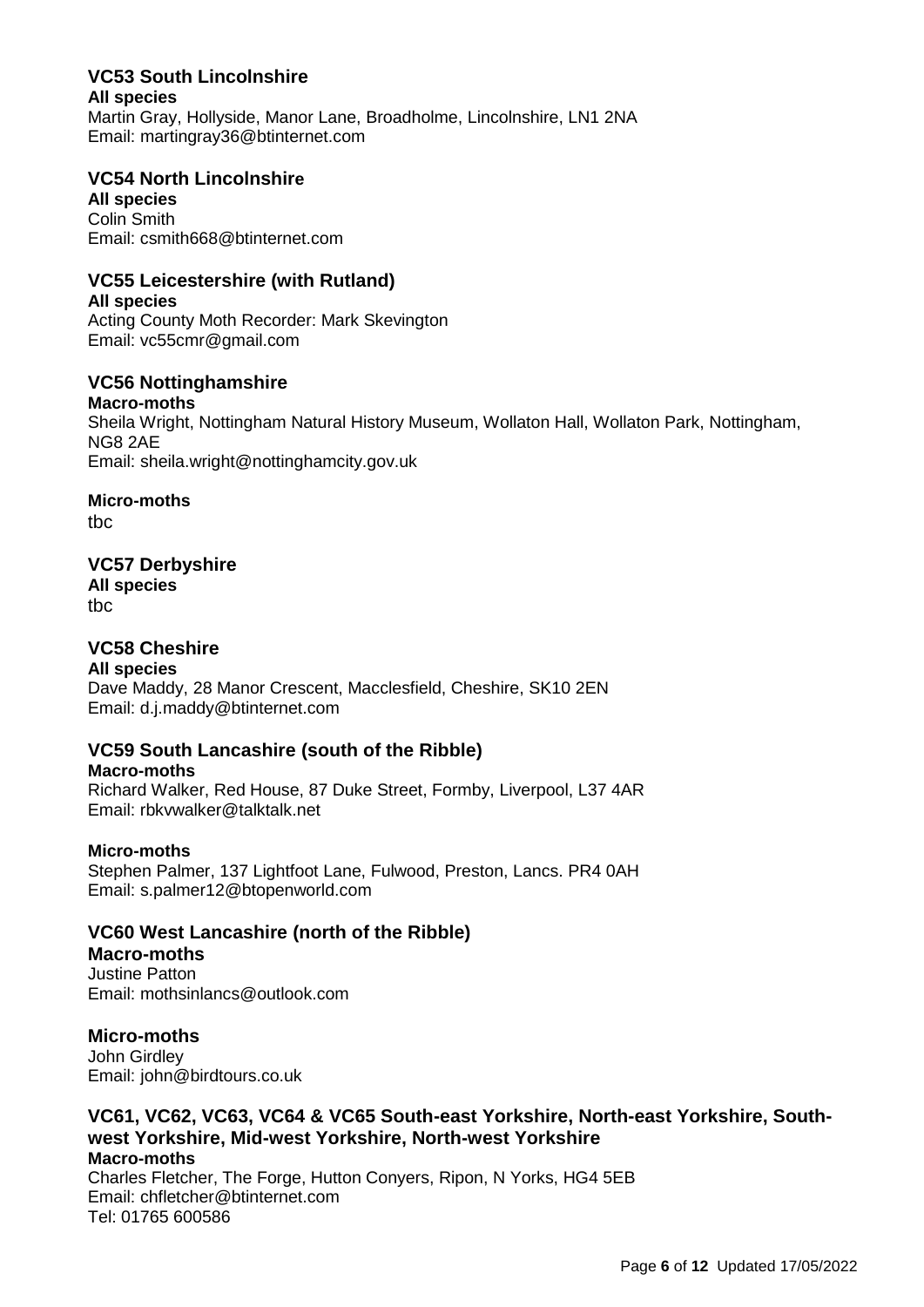#### **Micro-moths**

Harry Beaumont, 37 Melton Green, West Melton, Rotherham, South Yorkshire, S63 6AA

#### **Records should be sent to the following vice-county coordinators:**

#### **VC61 South-east Yorkshire**

Ian Marshall, 19 Ferriby High Road, North Ferriby, East Yorkshire, HU14 3LD. Email: recording.fbo@outlook.com Tel: 01482 647890

#### **VC62 North-east Yorkshire**

Robert Woods Email: rwoods1163@aol.com

#### **VC63 South-west Yorkshire**

Mike Couling, High Up, Binns Lane, Holmfirth, HD9 3BJ Email: [mike\\_couling@yahoo.co.uk](mailto:mike_couling@yahoo.co.uk)

#### **VC64 & 65 Mid-west Yorkshire & North-west Yorkshire**

Charles Fletcher, The Forge, Hutton Conyers, Ripon, N Yorks, HG4 5EB Email: [chfletcher@btinternet.com](mailto:chfletcher@btinternet.com) Tel: 01765 600586

#### **VC66 Durham**

**All species** 

Tim Barker, Tim Barker, 26 Farrier Close, Pity Me, Durham, DH1 5XY Email: timvc66@uwclub.net

### **VC67 & VC68 South Northumberland & North Northumberland All species**

Vacant

# **VC69 & VC70 Westmorland with North Lancashire & Cumberland**

**All species** Record Collator: Stuart Colgate, Cumbria Biodiversity Data Centre, Tullie House Museum, Castle Street, Carlisle, CA3 8TP Email: recordingofficer@cbdc.org.uk Tel: 01228 618717

#### **VC71 Isle of Man**

**All species** Ian Scott Email: scotty1@manx.net

#### **VC72, VC73 & VC74 Dumfries-shire, Kirkcudbrightshire & Wigtownshire All species**

Alastair Sommerville, Willowfield, Lochmaben, Lockerbie, Dumfries and Galloway, DG11 1SA Email: mothrecorder@dgmoths.info Tel: 07736 541723

#### **VC75 Ayrshire**

#### **All species**

Gill Smart, 81 Ardrossan Road, Seamill, West Kilbride, Ayrshire, KA23 9NF Email: gillsmart35@gmail.com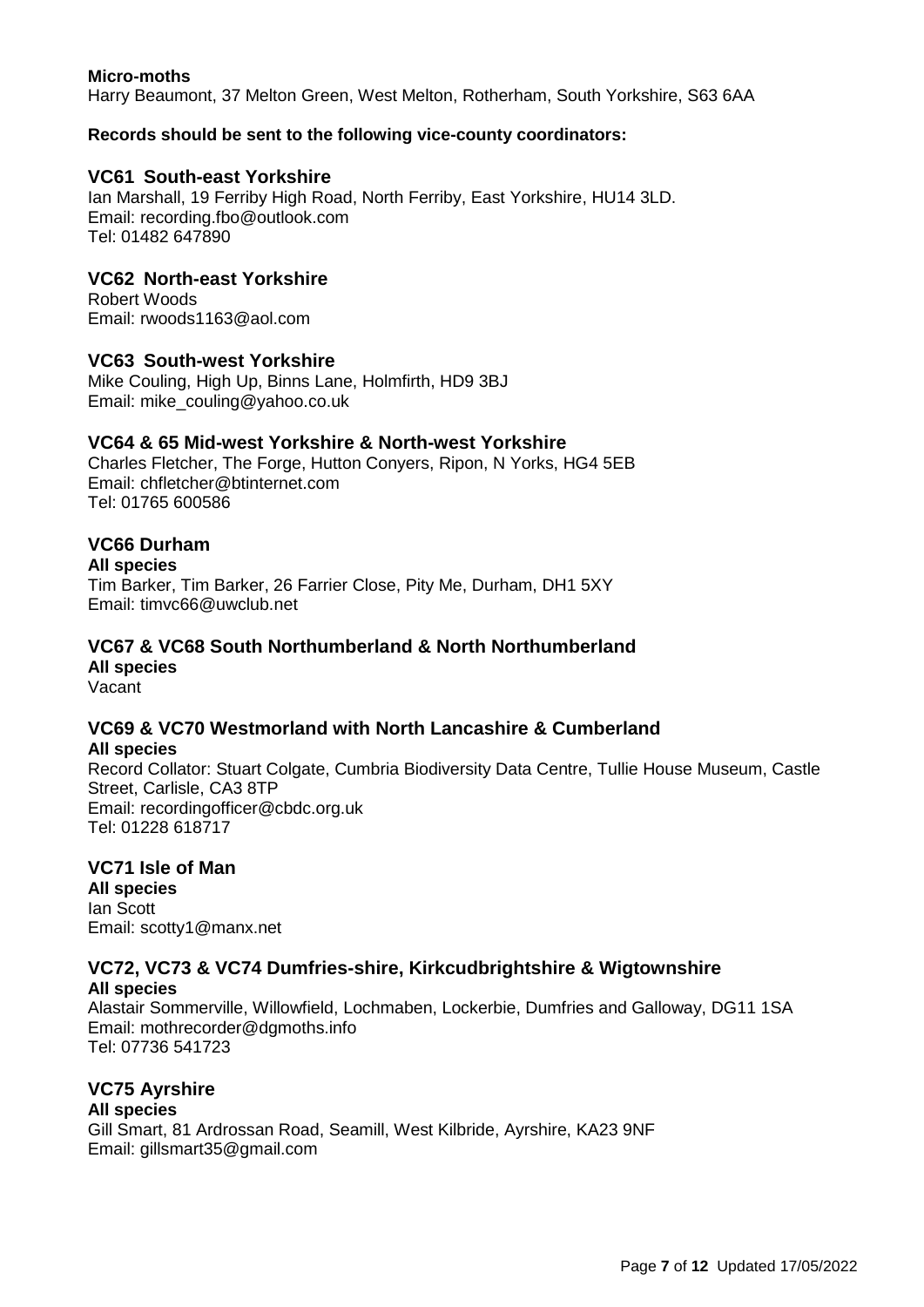### **VC76 Inverclyde & Renfrewshire**

Dr Paul Tatner, 8 Burnside Terrace, Easwald Bank, Kilbarchan, Renfrewshire, PA10 2EY Email: paultatner@gmail.com Tel: 01505 347719 or 07796 603673

#### **VC77 Lanarkshire**

#### **All species**

Richard Weddle, 89 Novar Drive, Glasgow, G12 9SS Email: richard@canto.plus.com

#### **VC78 Peeblesshire**

#### **All species**

Reuben Singleton, 5 Frankscroft, Peebles, EH45 9DX Email: reuben@tweedecology.co.uk

#### **VC79 Selkirkshire**

#### **All species**

Malcolm Lindsay, Burn House, Mossilee Road, Galashiels, TD1 1NF Email: [malcandles46@talktalk.net](mailto:malcandles46@talktalk.net)

#### **VC80 Roxburghshire**

#### **All species**

Malcolm Lindsay, Burn House, Mossilee Road, Galashiels, TD1 1NF Email: [malcandles46@talktalk.net](mailto:malcandles46@talktalk.net)

#### **VC81 Berwickshire**

#### **All species**

Barry Prater, Fortview, 12 Barefoots Crescent, Eyemouth, Berwickshire, TD14 5BA Email: barry@prater.myzen.co.uk Tel: 01890 752037

### **VC82 East Lothian**

#### **All species**

Mark Cubitt, 12 Burgh Mills Lane, Linlithgow, EH49 7TA Email: eastlothianmoths@eastscotland-butterflies.org.uk Tel: 01506 843803

#### **VC83 Midlothian**

**All species** Alastair Sommerville Email: [alastair@biodiversitysolutions.co.uk](mailto:alastair@biodiversitysolutions.co.uk)

## **VC84 West Lothian**

#### **All species** Mark Cubitt, 12 Burgh Mills Lane, Linlithgow, EH49 7TA Email: westlothianmoths@eastscotland-butterflies.org.uk Tel: 01506 843803

#### **VC85 Fifeshire**

#### **All species**

Nigel Voaden, 38 Orrock Drive, Burntisland, Fife, KY3 9HR Email: nigel.voaden@talk21.com

**VC86 Stirlingshire All species** Martin Culshaw Email: martinculshaw121@btinternet.com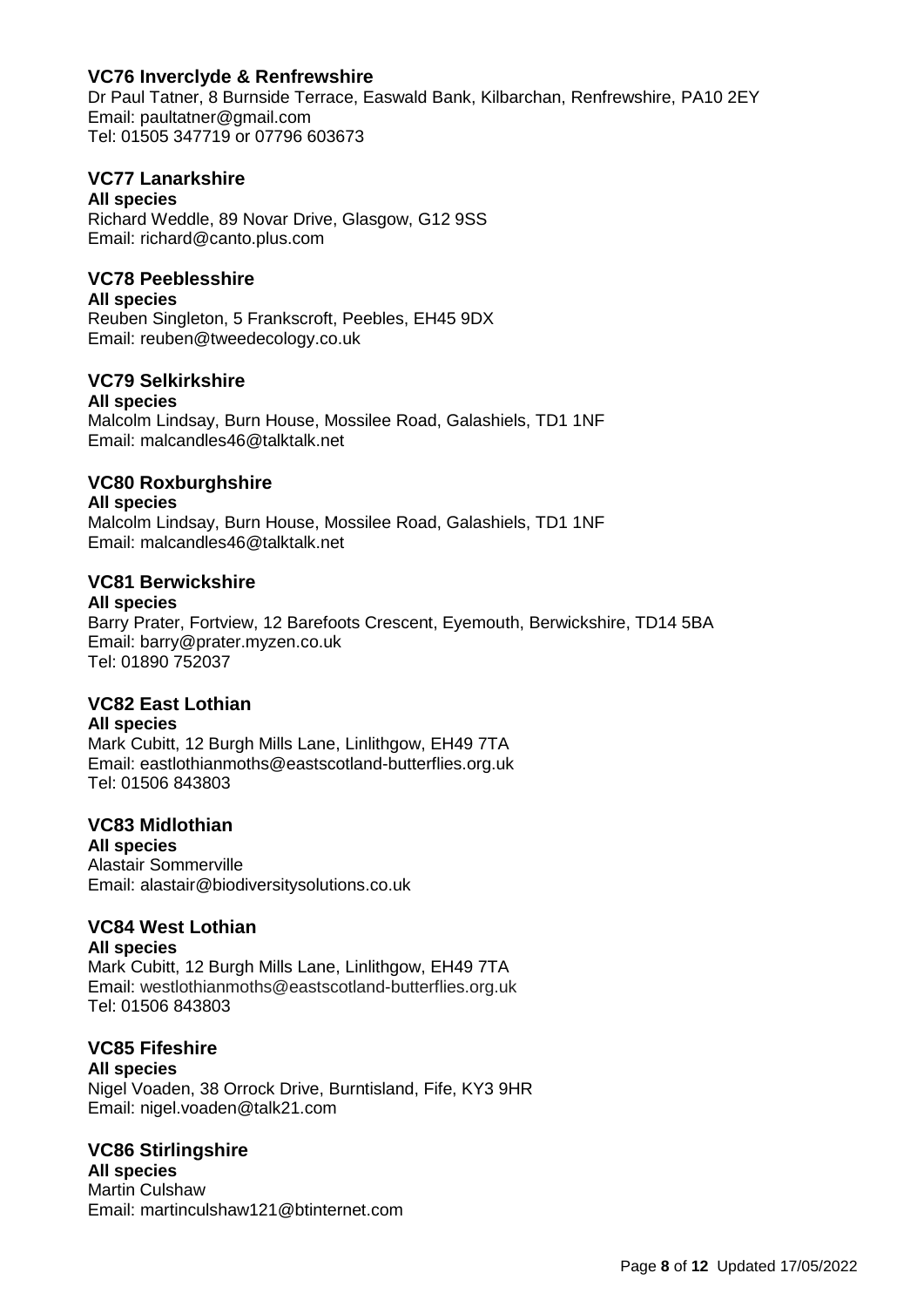### **VC87 West Perthshire**

**All species** David Bryant Email: wperthshire87@btinternet.com

#### **VC88 Mid Perthshire**

**All species** Dan Watson Email: danwatson@myphone.coop

### **VC89 East Perthshire**

**All species**

Cathy Caudwell, Abernyte Farm Cottage, Abernyte, PH14 9ST Email: c.m.caudwell@dundee.ac.uk Tel: 01828 686709

## **VC90 Angus**

**All species** David Lampard, 51 Johnston Avenue, Dundee, DD3 8HA Email: dlampard@clara.co.uk

### **VC91 Kincardineshire**

**All species** Mark Tasker Email: mltasker@aol.com

### **VC92 South Aberdeenshire**

# **All species**

Helen Rowe, 98 Springhill Road, Aberdeen, AB16 6QL Email: [helen.rowe@aberdeenshire.gov.uk](mailto:helen.rowe@aberdeenshire.gov.uk) Tel: 01224 695819

### **VC93 North Aberdeenshire**

**All species**

Mark Young, Meiklepark, Oldmeldrum, AB51 0DL Email: m.young@abdn.ac.uk

### **VC94 Banffshire**

#### **All species**

Roy Leverton, Whitewells, Ordiquhill, Cornhill, Banffshire, AB45 2HS Email: [roy345@btinternet.com](mailto:roy345@btinternet.com) Tel: 01466 751252

### **VC95 & VC96 Moray, East Inverness-shire**

**All species** Mike Taylor, Allasdale, Kinchurdy Road, Boat of Garten, Inverness-Shire, PH24 3BP Email: mst.taylor@btinternet.com Tel: 01479 831060

### **VC97 West Inverness-shire**

#### **All species**

Tom Prescott, Mill House, Mill Road, Kingussie, Inverness-shire, PH21 1LF Email: tomprescott@btconnect.com

### **VC98 Argyll Main**

**All species** David Hill, Butterfly Conservation Scotland, 24 Allan Park, Stirling, FK8 2QG Email: dhill@butterfly-conservation.org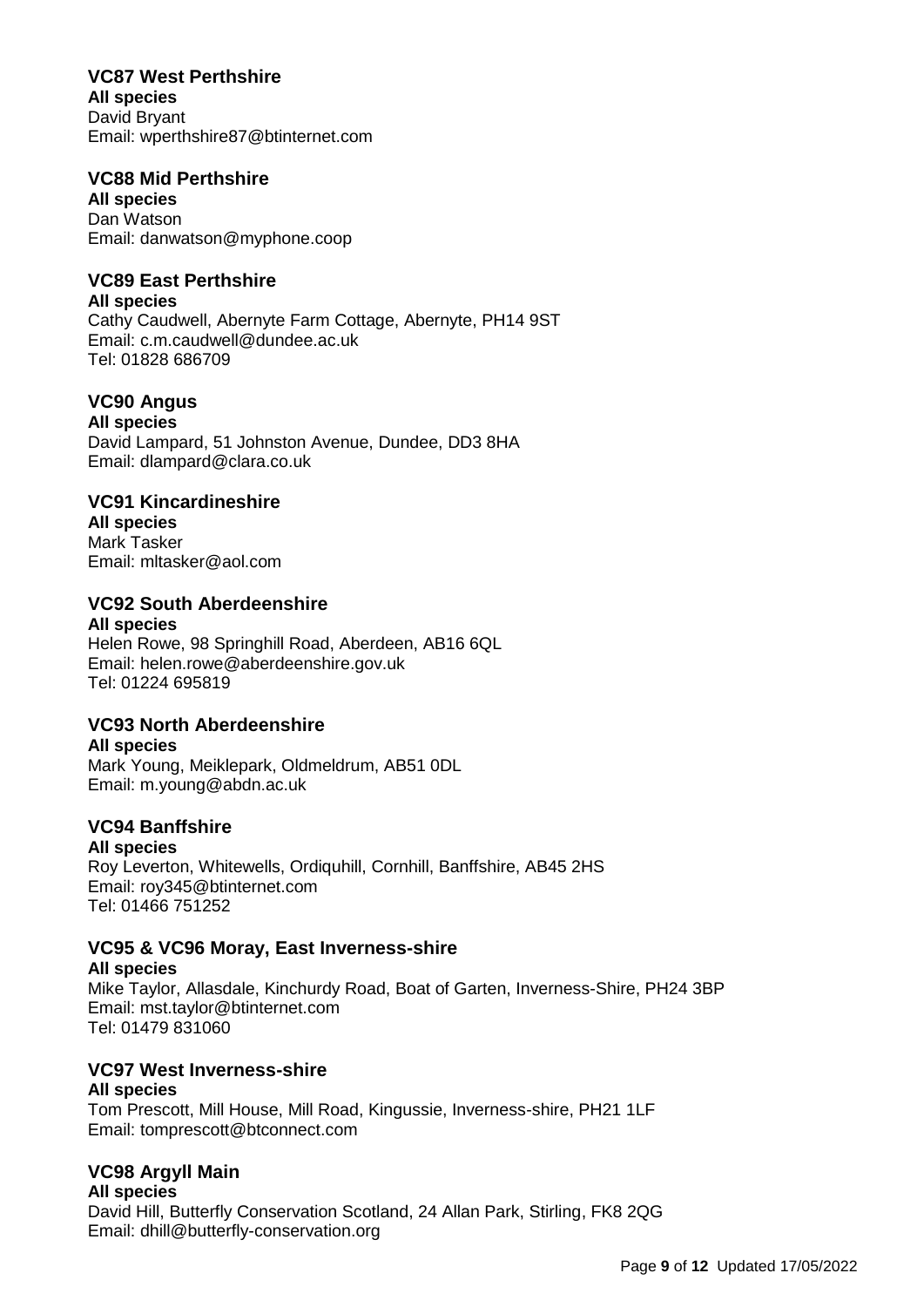### **VC99 Dunbartonshire**

**All species**

Alan Kerr, 29 McGregor Drive, Dumbarton, G82 3JZ Email: alanskerr@blueyonder.co.uk

### **VC100 Clyde Isles Arran, Bute & Cumbraes**

**All species** Ron Forrester

Email: ronandedith1@gmail.com

### **VC101 Kintyre**

**All species**

David Hill, Butterfly Conservation Scotland, 24 Allan Park, Stirling, FK8 2QG Email: dhill@butterfly-conservation.org

### **VC102 South Ebudes**

#### **All species**

David Wood, The Oa RSPB Reserve, The Oa, Port Ellen, Isle of Islay, PA42 7AX Email: David.Wood@rspb.org.uk Tel: 01496 300118

### **VC103 Mid Ebudes**

### **All species**

Alan Skeates, Dunellen, Craignure, Isle of Mull, Argyll, PA65 6AY Email: [alanskeates@btinternet.com](mailto:alanskeates@btinternet.com)

### **VC104 North Ebudes**

## **Skye**

**All species** Dr Keith Sadler, Seascape, 2 Portnalong, Carbost, Isle of Skye, IV47 8SL Email: sadlerkeith2@gmail.com

### **Small Isles**

#### **All species**

Jessie Wormell, Hallival, Letterwalton, Benderloch, Oban, Argyll, PA37 1SA Email: [jessiewormell@yahoo.com](mailto:jessiewormell@yahoo.com) Tel: 0776 8041876

# **VC105 West Ross**

## **All species**

Barry Blake, An Cro, 38 Lonemore, Gairloch, IV21 2DA Email: bfb01@hotmail.co.uk

#### **VC106 East Ross**

Mary Eagleson, Nether Bogbain, Lochussie, Dingwall IV7 8HJ Email: vc106moths@gmail.com Tel: 01349 863787

#### **VC107 East Sutherland All species** Fay Wilkinson

Email: fay@ecosse.net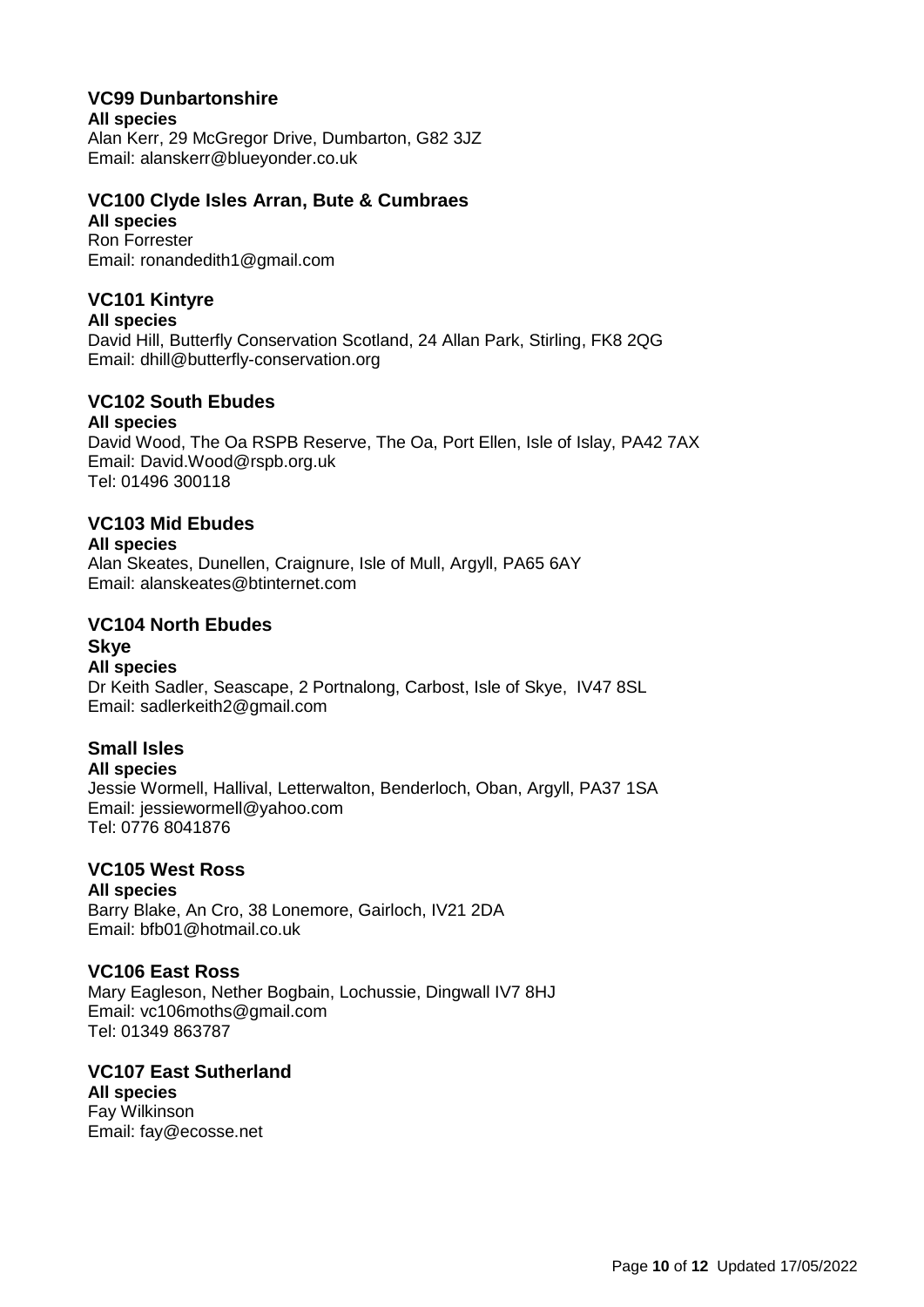### **VC108 West Sutherland**

#### **All species**

Graham Crittenden, 55 Melvich, Thurso, Sutherland, KW14 7YJ Email: graham5561@btinternet.com Tel. 01641 531278

#### **VC109 Caithness**

#### **Macro-moths**

Neil Money, Heathfield House, Dunnet, Thurso, Caithness, KW14 8XP Email: neil@heathfield99.plus.com Tel: 01847 851346

#### **Micro-moths**

C/o Butterfly Conservation Scotland Email: scotland@butterfly-conservation.org

### **VC110 Outer Hebrides**

#### **Macro-moths**

Steve Duffield, 7 Carinish, Isle of North Uist, Western Isles, HS6 5HL. Email: [steveduffield70@gmail.com](mailto:steveduffield70@gmail.com) Tel: 01876 580619 or 07867 555971

#### **Micro-moths**

John Kemp Email: epinotia.45@hotmail.com

### **VC111 Orkney Islands**

#### **All species**

Sydney Gauld, Quoyberstane, Work Road, St Ola, Kirkwall, Orkney, KW15 1UF Email: orklander45@gmail.com Tel: 01856 872468

### **VC112 Shetland Islands**

#### **All species**

Shetland Biological Record Centre, Shetland Amenity Trust, Garthspool, Lerwick, ZE1 0NY Email: paul.harvey@shetlandamenity.org

## **Fair Isle**

**All species** Nick Riddiford, Schoolton, Fair Isle, Shetland, ZE2 9JU Email: taibnick@gmail.com Phone 01595 760250

### **VC113 Channel Islands**

**Alderney All species** Alderney Wildlife Trust Email: ecologist@alderneywildlife.org

### **Guernsey**

**All species** Guernsey Biological Records Centre, Raymond Falla House, Longue Rue, St Martin, Guernsey, GY4 6HG Email: gsybiorecords@gmail.com Tel: 01481 233571